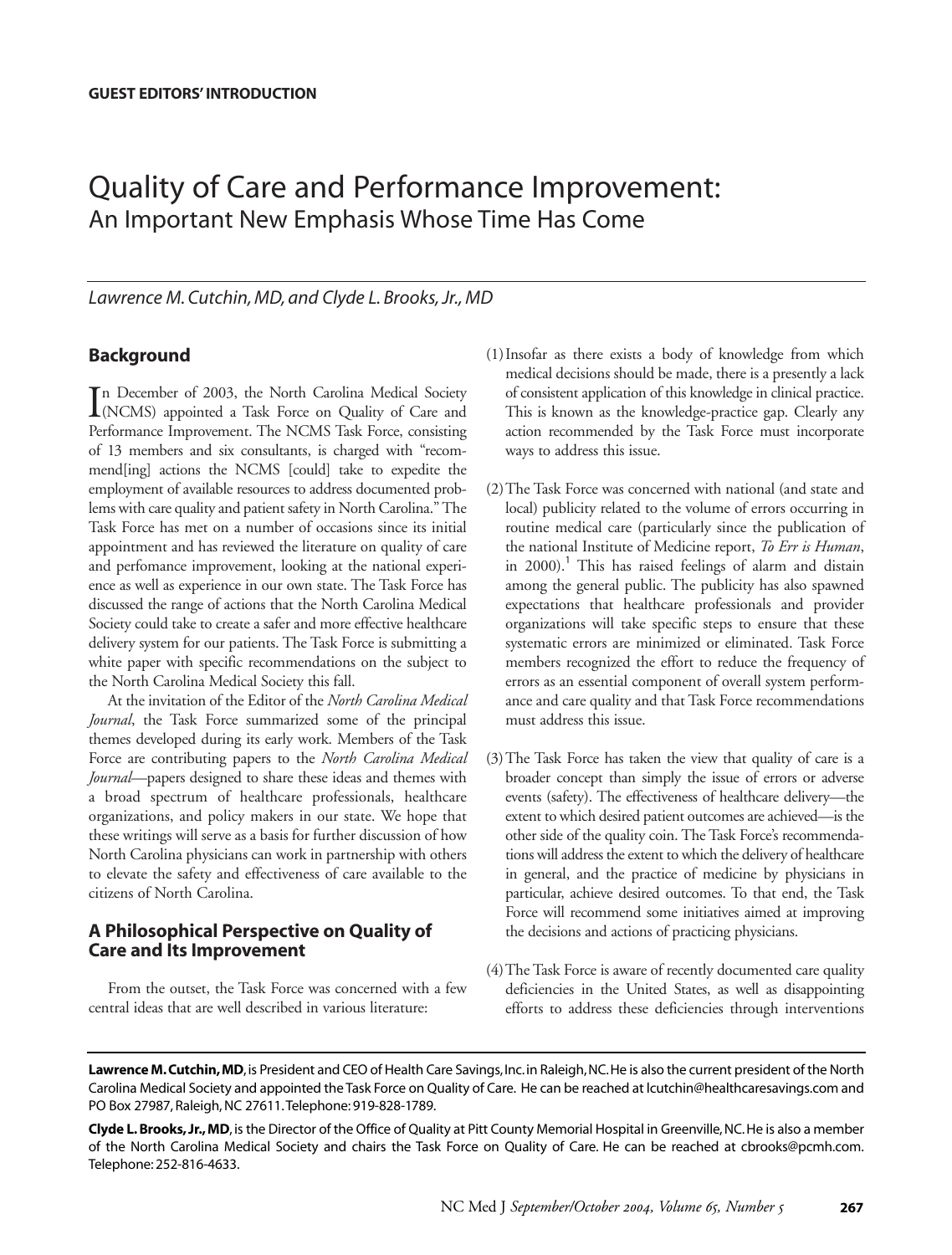targeted to either individual practitioners or care delivery systems. For example, McGlynn, et al.<sup>2</sup> recently presented data to show that United States adults receive only about half of the recommended care for a group of common acute and chronic conditions and preventive services (a *process* indicator of care quality). Comparisons of key quality of care indicators delivered in 12 United States metropolitan communities show that for 439 indicators across 30 conditions and types of preventive care (representing 52% of the reasons adults use ambulatory care services in this country and 46% of the reasons for which they are hospitalized), on average, adults in these communities were receiving 50 to 60% of the recommended care. These studies, which found considerable variation among communities studied, indicate that there are significant quality differentials among communities with regard to these indicators of service "omission" for which there is solid evidence of appropriateness. Our own North Carolina Teachers' and State Employees' Comprehensive Major Medical Plan has recently disseminated data showing that there are substantial numbers of North Carolina state employees, dependents, and retirees with diagnosed chronic diseases for whom standard, evidencesupported healthcare services are not being provided. Medical Review of North Carolina (MRNC) has shown similar findings with respect to patients discharged from North Carolina hospitals following a myocardial infarction. Clearly there are reasons to examine the patterns of such services for defined clinical entities. It is important to ascertain the extent to which explicit services covered by standard health insurance plans are not provided, even though there is substantial evidence of their appropriateness and effectiveness in the care of specific patients.

(5)The Task Force recognized that there are arguments with the current emphasis on evidence-based approaches to medical practice, particularly as this movement has led to the promulgation of so-called "clinical guidelines" pertaining to the care of patients with particular conditions or diagnoses by various professional, third-party, and governmental agencies. Even so, few can deny the merit of disease management strategies. These strategies have attempted to encapsulate clinical guidelines in an organized and costeffective strategy for managing the care of large numbers of individuals who have similar clinical diagnoses/conditions and for whom it is possible to standardize both the patterns of healthcare encounters, related services, and pharmaceutical usage. Despite these advances, the fact remains that there is a substantial lack of evidence, by any criteria used, to evaluate the effectiveness of many of the treatments and strategies for disease management in use today. Hence, there is a continuing need for the development of the clinical evaluation science base of contemporary medical practice. The fact that randomized, placebo-controlled research evidence does not yet exist (or perhaps cannot ever be developed) to support every clinical procedure or maneuver does not mean that clinical decision making has to sit idly by and remain non-responsive

to the needs of patients. But, where such evidence is available, or where it can be amassed, it should be used to shape the clinical decisions of those on the frontlines of medical practice.

(6) The Task Force took heart from recent reports from studies in the United Kingdom and elsewhere indicating that for those clinical procedures *actually performed* or prescription medications *actually ordered*, the majority seem to be procedures and prescriptions for which there is evidence from randomized, controlled trials or convincing non-experimental evidence with high consensus among clinicians that these procedures or treatments are actually "evidence-based." for example, Mulligan, et al., reported in *The Lancet* that a *post hoc* analysis of 100 consecutive patients in a single medical ward in Oxford, England found 82% of the patient management interventions "...were based on high quality scientific evidence."<sup>3</sup>

Similar retrospective findings have been reported from internal medicine departments in Canada,<sup>4</sup> for dermatology outpatients in Denmark,<sup>5</sup> hematology-oncology clinics in the United States,<sup>6</sup> and thoracic surgical practice in Buffallo, New York.<sup>7</sup> The literature is rapidly growing in this regard, and these are only illustrative of the range of clinical situations where evidence-based approaches have been shown to be implemented. The point is: though the conduct of randomized clinical trials of every procedure or maneuver in medicine and surgery is a practical impossibility, there is substantial data available to show that not only is there a growing body of literature offering evidence of effectiveness of common medical and surgical procedures, but there are also data to show that the procedures being performed are ones for which there is supporting evidence of effectiveness.

#### **The Value of Quality Improvement**

The Task Force grappled with the question of establishing the *economic value* of quality improvement (the so-called "business case" for quality). This question comes up most often in discussions among purchasers of group health insurance (e.g., large employers) or among insurers themselves who ask whether investments in quality improvement programs or initiatives yield a financial benefit to those who either purchase or insure healthcare for defined beneficiary populations.

The Task Force believes that despite the difficulties of establishing the "business case" for quality improvement, the fact that there are usually clearly demonstrated health and economic benefits to those served constitutes a sound reason for the North Carolina Medical Society to lead the way in promoting the improvement of quality of care and the performance of healthcare systems in our state. We plan to do so in the interest of benefiting the health and healthcare available to all North Carolinians.

This special issue of the Journal begins with a two substantial Issue Briefs. The first is prepared by prepared by two colleagues affiliated with Medical Review of North Carolina, the federallydesignated Quality Improvement Organization (QIO) serving